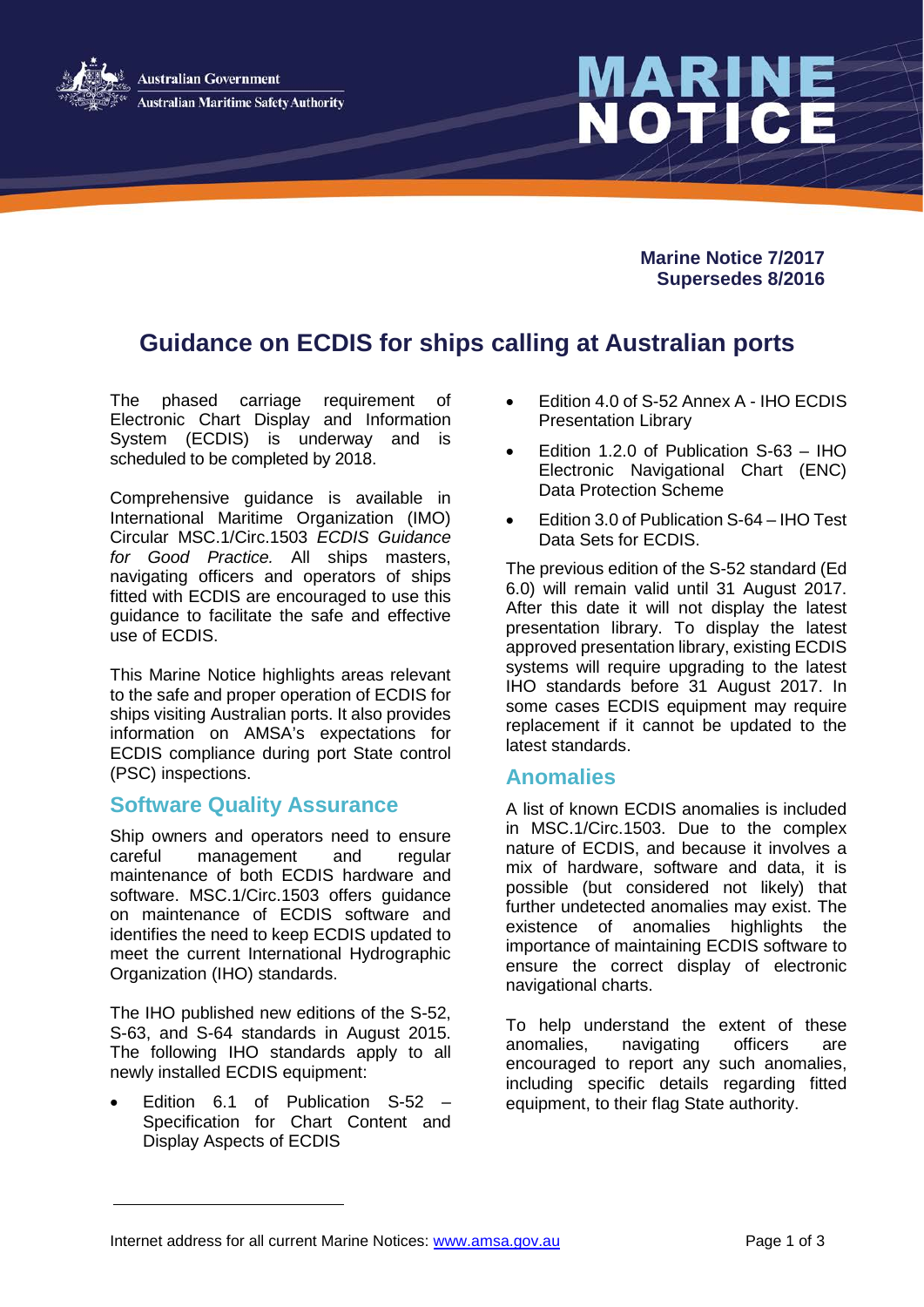## **ECDIS Data Presentation and Performance Check dataset**

The IHO has produced an ECDIS Data Presentation and Performance Check<br>procedure There are two separate procedure. There are two separate procedures which depend on the Edition of IHO Presentation Library loaded on the ECDIS. The procedures are available on the IHO website.

### **Chart Carriage Requirements**

The *International Convention for the Safety of Life at Sea* (SOLAS) Chapter V Regulation 27 states that all nautical charts necessary for the intended voyage shall be adequate and up to date.

For ships using ECDIS to meet the chart carriage requirement of SOLAS, all ENCs (and any Raster Navigation Chart (RNCs) must be of the latest available edition and be kept up to date.

### **Mode of ECDIS operation**

ECDIS may be operated in one of two modes:

- 1. ECDIS mode when ENC's are used;
- or
- 2. Raster Chart Display System (RCDS) mode, when suitable ENC's are not available and (RNC) are used instead.

RCDS mode does not have the same functionality as ECDIS mode and can only be used together with an appropriate folio of up to date paper charts. MSC.1/Circ.1503 provides guidance on the limitations of operating ECDIS in RCDS mode.

All Australian waters are covered by ENCs and therefore ECDIS should not be operated in RCDS mode in these waters. Where lack of ENC coverage requires navigation in RCDS mode, mariners should critically consider the implications of not having a look-ahead capability when in this mode.

### **ECDIS training requirements**

The International Convention on the Standards of Training, Certification and Watchkeeping for Seafarers (STCW), requires all officers who carry out navigational tasks to be appropriately trained. All officers in charge of a navigational watch must have a thorough knowledge of and ability to use

nautical charts and nautical publications (see STCW Code Table A-II/1). The definition of a nautical chart in SOLAS V/2 includes a special-purpose map or book, or "a specially compiled database". This includes ENCs and RNCs, relating to the use of ECDIS. All masters and officers in charge of a navigational watch on ECDIS-fitted ships who commenced an approved education and training program before 1 July 2013 will need to have undertaken approved ECDIS training.

### **Port State Control inspections**

AMSA's PSC Inspectors focus on how ships meet the SOLAS requirements for chart carriage and the safe and effective conduct of navigation tasks. PSC Inspectors may take account of ECDIS-related issues including:

- ECDIS equipment is appropriately recorded in the Record of Equipment – Safety Equipment Certificate
- listing of ECDIS as critical equipment in the Safety Management System (SMS)
- documented procedures and instructions for the use of ECDIS are included in the SMS and that they are understood by all officers responsible for navigation
- ECDIS type approval certificate, confirming compliance with relevant IMO performance standard and the International Electrotechnical Commission (IEC) test standard
- ECDIS software is maintained to the latest applicable IHO standards
- use of latest edition official ENCs, updated and corrected to the latest available updates and notices to mariners
- adequate independent back-up arrangements (as detailed on the Record of Equipment), ensuring the vessel can be safely navigated for the remainder of the voyage in the event of an ECDIS failure
- approved ECDIS generic training has been undertaken by the master and officers in charge of a navigational watch
- master and navigating officers are familiar with the operation of the ECDIS equipment fitted and can demonstrate operational competency